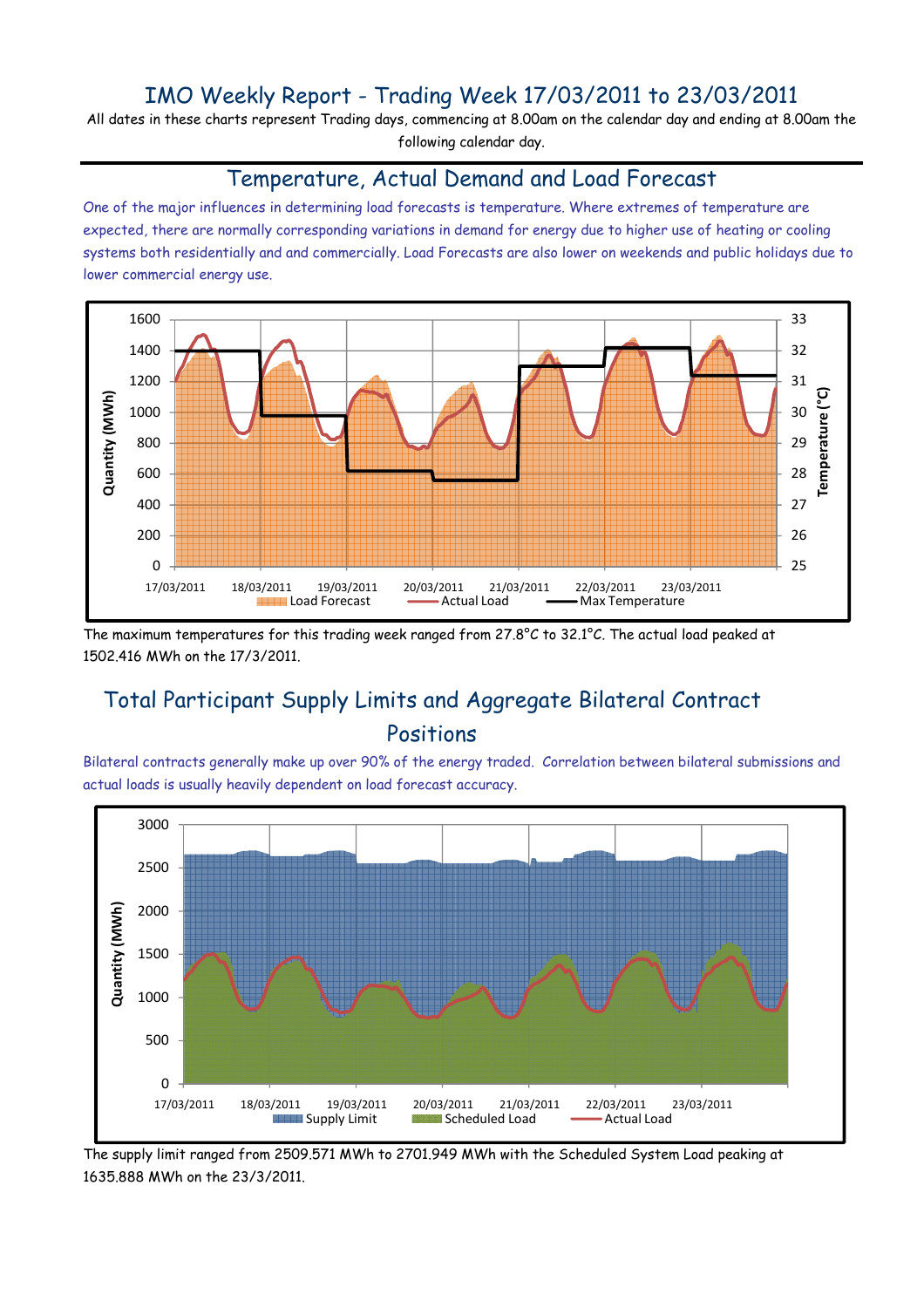## Net Balancing Market Trades

Bilateral contracts and STEM trading are generally based on the forecast energy requirements of Participants. When the forecast requirements are higher or lower than the actual requirements for a day, this Market energy must be bought and sold in the balancing mechanism. This graph shows the estimated net balancing trades.



The majority of the balancing activity this week occurred within Balancing Supply. The maximum balancing demand for the week reached 201.624 MWh on the 23/3/2011. The maximum balancing supply for the week reached -253.719 MWh on the 23/3/2011.

### Total Traded Energy

This chart represents a comparison between the total net energy that is traded in Bilateral Contracts, the STEM and the balancing mechanism. Balancing Supply represents cases in which the total contract position is greater than the demand and customers must supply energy back to balancing. Balancing Demand represents cases in which the total contract position is less than the demand and customers must purchase energy from balancing.



Total balancing supply equalled -29191.81 MWh whereas total balancing demand equalled 1375.36 MWh. The Total STEM Traded quantity was 36950.514 MWh, with the STEM Clearing Quantity ranging between 9.371 MWh and 280.787 MWh.